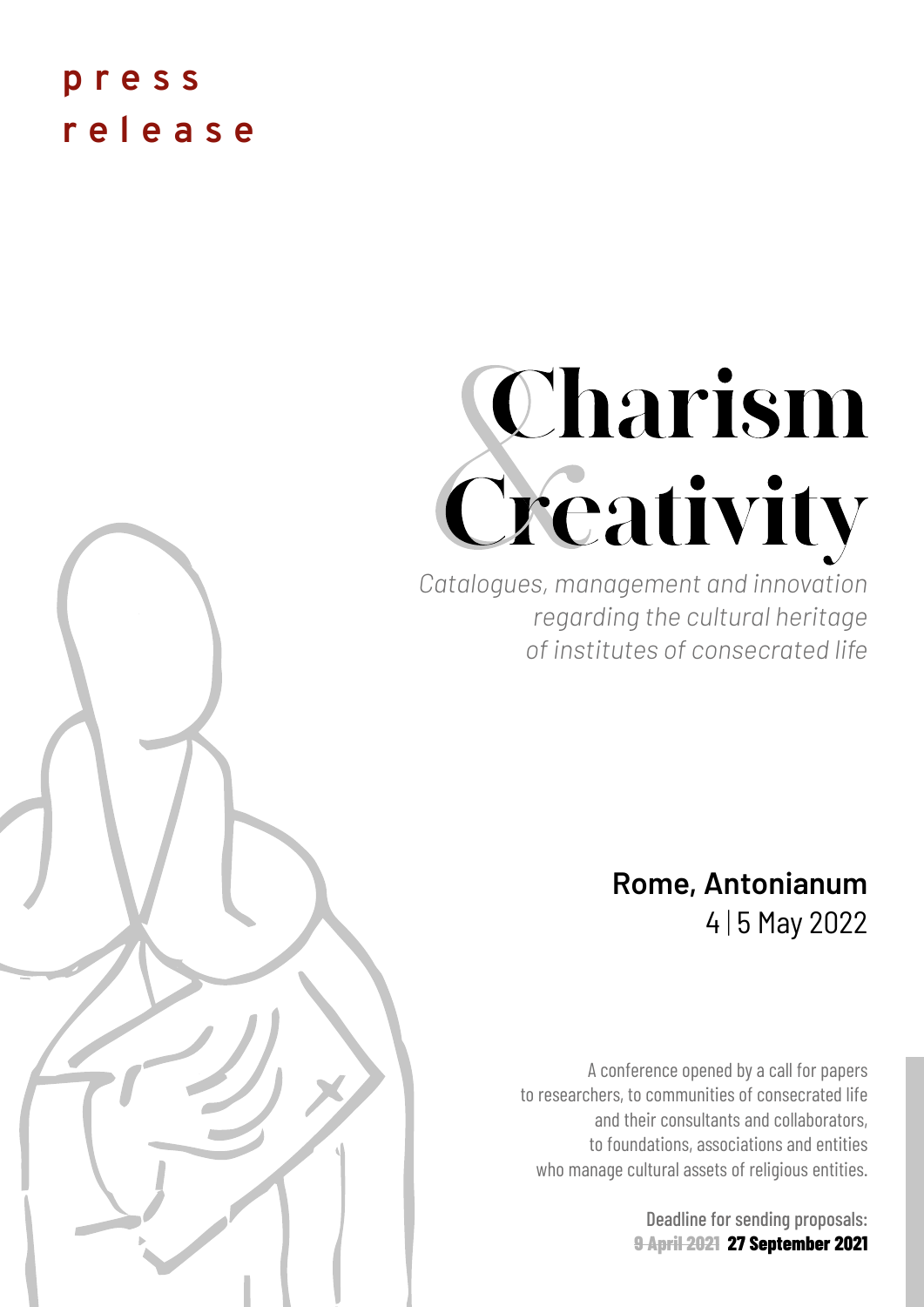promotors



CONGREGATIO PRO INSTITUTIS VITAE CONSECRATAE ET SOCIETATIBUS VITAE APOSTOLICAE



pontificium consilium de cultura

with the collaboration of



*Ufficio Nazionale per i beni culturali ecclesiastici e l'edilizia di culto*









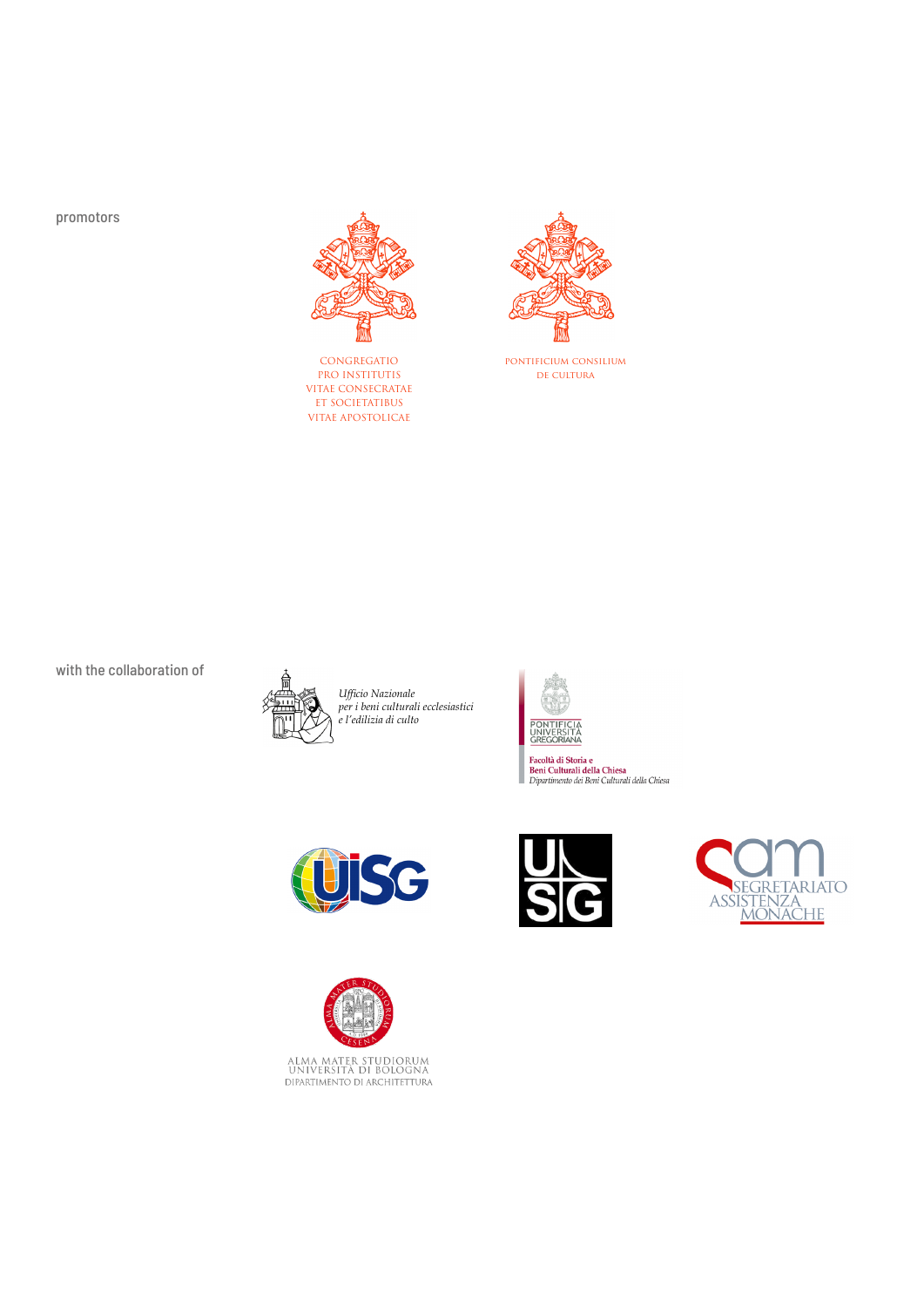#### **PRESS RELEASE**

In 2018, on the occasion of the international conference *Doesn't God dwell here anymore?*, Pope Francis wrote in his greeting message: "Ecclesiastical cultural assets are **witnesses to the faith of the community** that has produced them over the centuries, and for this reason they are in their own way instruments of evangelization that accompany the usual tools of proclamation, preaching and catechesis".

Four years on, the present conference is planned as a **joint initiative of the Pontifical Council for Culture and the Congregation for Institutes of Consecrated Life and Societies of Apostolic Life**, with the collaboration of the National Office for Ecclesiastical Cultural Heritage and Religious Buildings - Italian Bishops' Conference, the Department of Cultural Heritage of the Church - Faculty of History and Cultural Heritage of the Church - Pontifical Gregorian University, UISG - International Union of Superiors General, USG - Union of Superiors General, SAM – Secretariat for Assistance to Nuns, Department of Architecture - University of Bologna.

The occasion focuses on the need for systematic and scientific **awareness** of the cultural heritage of communities of consecrated life, through the work of cataloguing in order to **recognize** the cultural heritage. This will help both save it from dispersion and theft, and reaffirm its place and importance within the religious communities themselves. In this way, the cultural heritage will become a new instrument for an innovative and attractive pastoral care, thanks to objects that offer narratives and enunciate the identity of the Church and the particular charism of each order and institute.

The cultural goods in the possession of the communities of consecrated life are thus opportunities for a better **anchorage to the territory** and for the initiation or deepening of cooperation with institutions, associations and schools: antidotes to the isolation of the communities themselves.

The conference in Rome will be a catalyst for experiments and experiences already being carried out across the globe, in order to allow them to be exchanged and extended, and for an initial census of best practices.

The conference will be an **international event that will focus on all the segments into which cultural heritage is currently divided**: property and movable goods, artistic and testimonial heritage, archives and libraries, and what is currently defined as "intangible heritage". This conference will also be an opportunity for a critical and comparative reflection within the Church, in order to establish the possibility of a clear dialogue with the institutions and civil institutes dealing with the protection and enhancement of cultural heritage in the specific national and international contexts.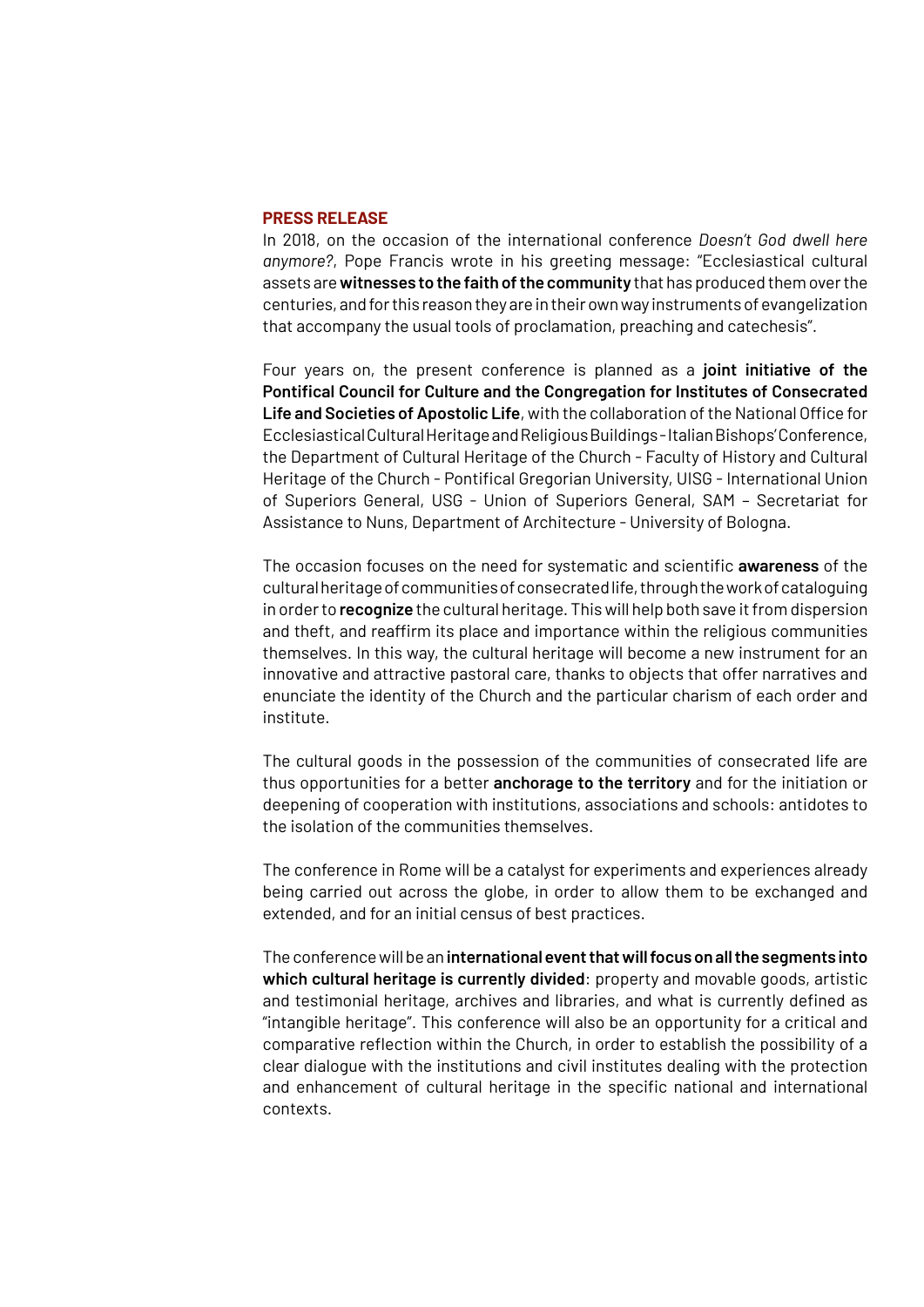#### **QUADRUPLE THEMATIC FRAMEWORK BEHIND THE CONFERENCE**

**The agenda will focus above all on the state of progress and the methods used to catalogue the cultural heritage of the communities of consecrated life.** The multiplicity of charisms that have enriched the Church over time and in different contexts has generated a heritage with such diverse features that a unitary census is not possible. Suffice it to think of the difference between a hermitage and a convent, a monastery and a house of religious sisters.

In this panorama, **cataloguing initiatives often stop within the boundaries of orders and congregations**, sometimes within those of individual provinces, or, for monasteries of contemplative life, traditionally *sui iuris*, within their walls. Even so, cataloging cultural heritage is fundamental as much for awareness of it as for its safeguarding and valorization.

Hence the second topic of this conference: for the Church, **enhancing the value of her cultural heritage means returning it to its proper purpose and to the purpose for which it was created, i.e. ultimately to proclaim the Gospel** and to serve the greater good of humanity. The Church's cultural assets do not aspire to a sterile museumification, but to **vitalize the circuits of life of Christian and civil communities**, becoming a meeting point for many people, for whom they are often elements of affection and reference for identity.

A third theme, made urgent by the ever more frequent cases of disposal of religious houses, is the **identification of experiences, research and projects for the reuse and re-functioning of the real estate of the communities of consecrated life**, with particular attention to cases of transformation into "common goods", social condensers of community development, the result of participatory processes with the stakeholders of the territories.

Traversal to the above-mentioned themes is the fourth one, with which we hope for **general frameworks for understanding and interpreting** the Cultural Heritage of the Communities of Consecrated Life in ecclesial and ecclesiological, juridical, symbolic and semiotic terms: approaches that could inaugurate a new way of understanding the goods and promoting them, at the intersection of charism and creativity.

**The aim of this first study opportunity is to stratify a patrimony of reflections, methods and case studies for a catalogue of replicable models and recommended strategies that can be a guide or a reference for new processes.**

# **THE CONFERENCE IS OPEN TO SPEAKERS FROM ALL OVER THE WORLD, SELECTED BY A CALL FOR PAPERS**

Researchers and members of communities of consecrated life, their advisors and consultors, foundations, associations and institutions that manage cultural heritage of religious bodies are particularly welcome to contribute.

The proceedings of the two study days are intended to be an authoritative and wide-ranging synthesis of what is being done and what is being researched on the knowledge, protection, valorisation and management of the cultural assets of communities of consecrated life on a global scale.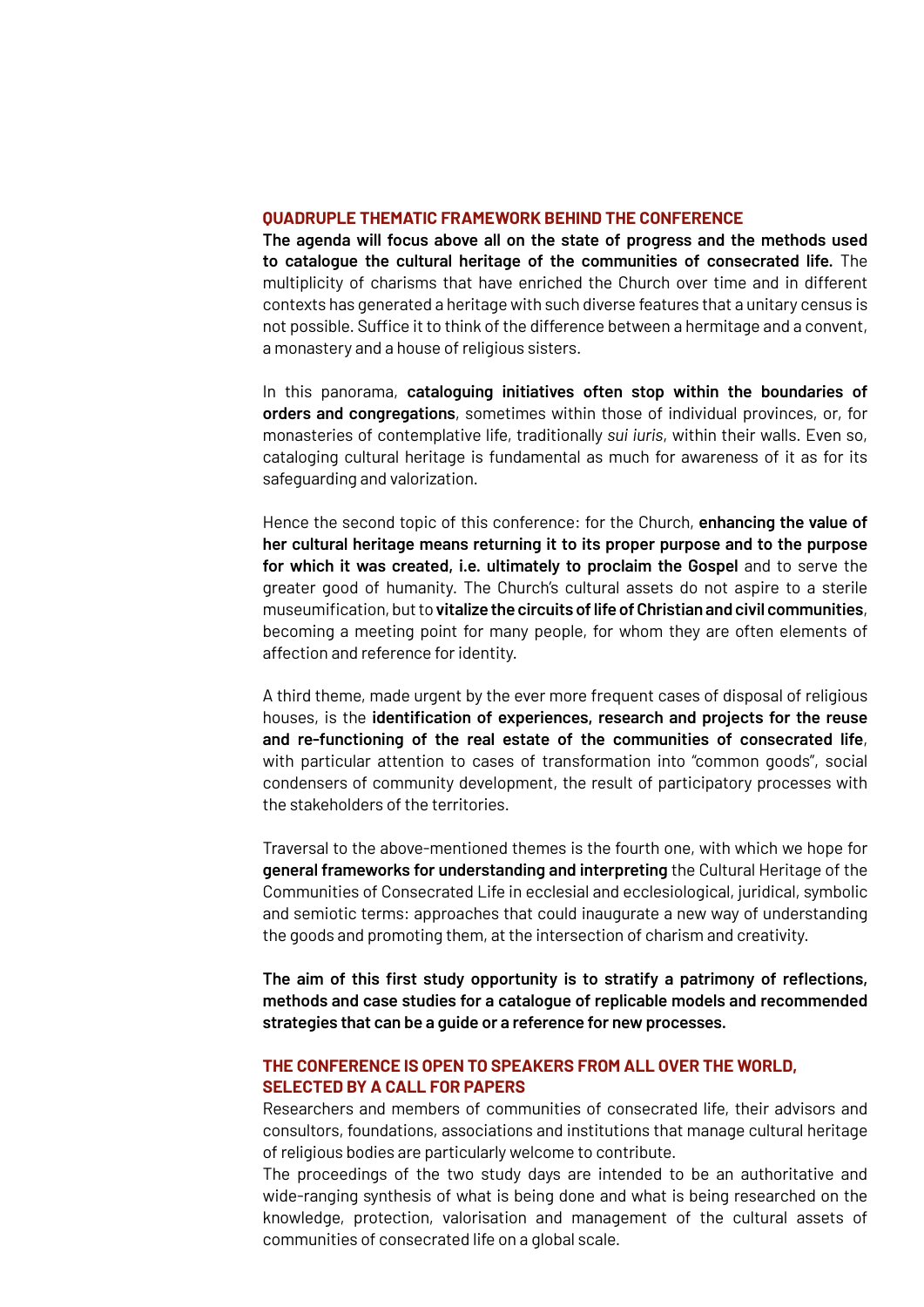# **CALENDAR AND DEADLINES**

**7 December 2020** call launch / Conference announcement

**9 April 2021 27 September 2021** deadline for sending proposals for intervention

**14 June 2021 29 November 2021** communication of the results of the abstract review

**By 26 July 2021 7 March 2022** confirmation of participation by the authors

**30 September - 1 October 2021 4** | **5 May 2022** Conference in Rome

# **For further information:**

[carismaecreativita.net](http://carismaecreativita.net) [info@carismaecreativita.net](mailto:info%40carismaecreativita.net%20?subject=)

Secretary of the Conference Mons. Fabrizio Capanni | Pontifical Council for Culture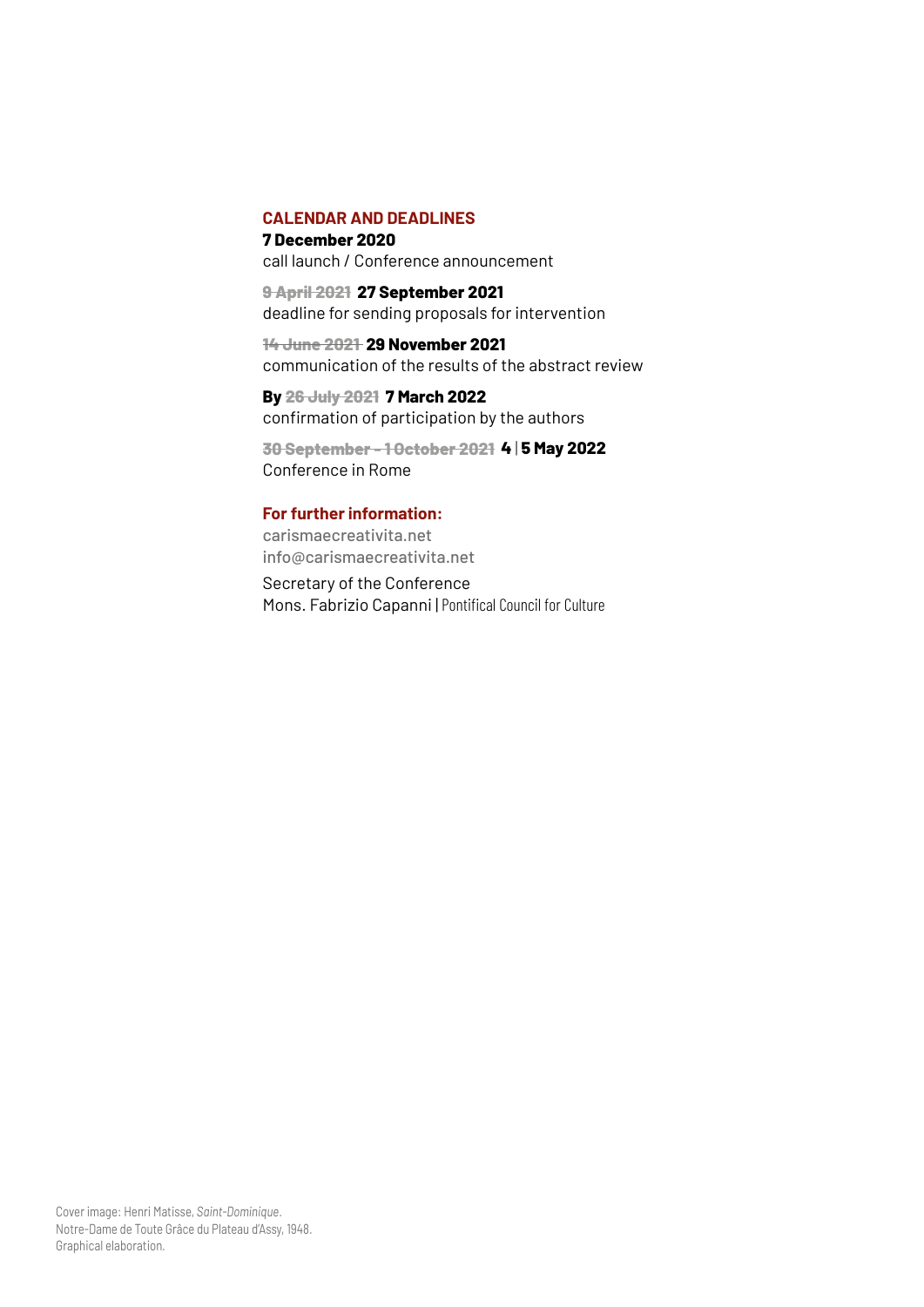## **PROMOTORS**

Congregation for Institutes of Consecrated Life and Societies of Apostolic Life Prefect H. Em. Card. João Braz de Aviz

Pontifical Council for Culture President H. Em. Card. Gianfranco Ravasi

#### **ORGANIZING COMMITTEE**

H. E. Mons. Carlos Alberto de Pinho Moreira Azevedo | President Delegate, Pontifical Council for Culture

Mons. Fabrizio Capanni | Secretary Pontifical Council for Culture Sr Annunziata Remossi, O.M.V.F.

Head of Office, Congregation for Institutes of Consecrated Life and Societies of Apostolic Life

# Daniela Leggio

Head of Office, Congregation for Institutes of Consecrated Life and Societies of Apostolic Life

#### Don Valerio Pennasso

Director, Ufficio Nazionale per i beni culturali ecclesiastici e l'edilizia di culto Conferenza Episcopale Italiana

Ottavio Bucarelli Director, Dipartimento dei Beni Culturali della Chiesa

Facoltà di Storia e Beni Culturali della Chiesa Pontificia Università Gregoriana

# Luigi Bartolomei

Dipartimento di Architettura Università di Bologna